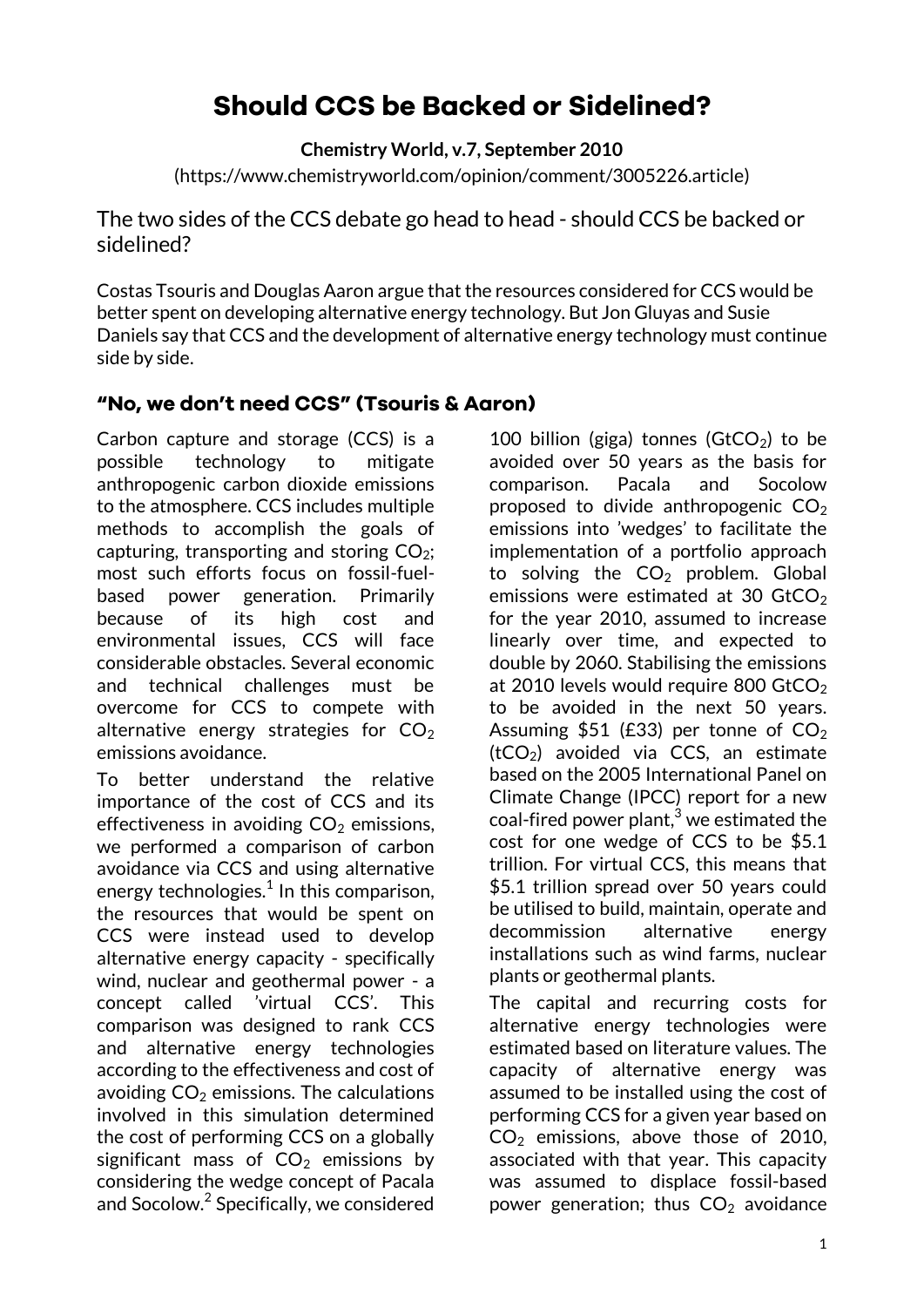could be calculated based on the capacity of alternative energy and the  $CO<sub>2</sub>$ emissions associated with coal-based electricity generation. The lifetime associated with a particular alternative

### **Considering ratios**

All three alternative energy technologies considered were found to be much more cost-efficient than CCS at avoiding  $CO<sub>2</sub>$ . The carbon avoidance ratio (ie the  $CO<sub>2</sub>$ amount avoided by a \$5.1 trillion investment in alternative energy over 100  $GtCO<sub>2</sub>$ ) was determined for each technology using CCS as a base case. Wind, nuclear and geothermal power had  $CO<sub>2</sub>$  avoidance ratios of 1.9, 4.3, and 4.5, respectively. In order for CCS to be competitive with wind and nuclear, the cost of CCS must be improved to  $$26/tCO<sub>2</sub>$  and  $$12/tCO<sub>2</sub>$ , respectively. In addition to better  $CO<sub>2</sub>$  avoidance on a per-dollar basis, alternative energy technologies also resulted in revenue,

energy technology was also considered. Adjustments were made to account for emissions associated with building materials used for alternative energy.

while CCS has no significant revenue. Wind, nuclear, and geothermal power were estimated to result in revenues of \$9 trillion, \$22 trillion, and \$31 trillion, respectively, for a \$5.1 trillion investment over 50 years.

Our results show that, with current technology, CCS is less effective than alternative energy in avoiding  $CO<sub>2</sub>$ emissions. We can most effectively address this issue by pursuing virtual CCS, including investments in energy efficiency, renewable energy, nuclear energy, and biofuels until research in CCS (which also faces significant thermodynamic issues<sup>4</sup>) ) makes it competitive with alternative energy.

*Costas Tsouris and Douglas Aaron are at the Oak Ridge National Laboratory and Georgia Institute of Technology, US*

## **"Yes, CCS is sensible and necessary" (Gluyas & Daniels)**

Costas Tsouris and Douglas Aaron question whether CCS is really needed to help reduce the amount of  $CO<sub>2</sub>$  pumped into the atmosphere; suggesting that we may do better to invest the funds it will take to capture and store carbon in the development of renewable energy sources. We argue that, rather than investment in development of renewable energy techniques as an alternative to spending on CCS, the activities are complementary and necessary in the short to medium term (next 50 years) to ease the transition and maintain stability of supply.

Superficially, Tsouris and Aaron's premise seems reasonable. Why should we do anything that does not make a profit? Fundamentally, burying something in the



ground and not using it cannot make a profit whether it be  $CO<sub>2</sub>$  or gold. Similarly, cleaning polluted rivers is intrinsically not profitable, nor is saving whales or having a state health service. Closer to home, the weekly visit of the dustman does not make a profit. Instead